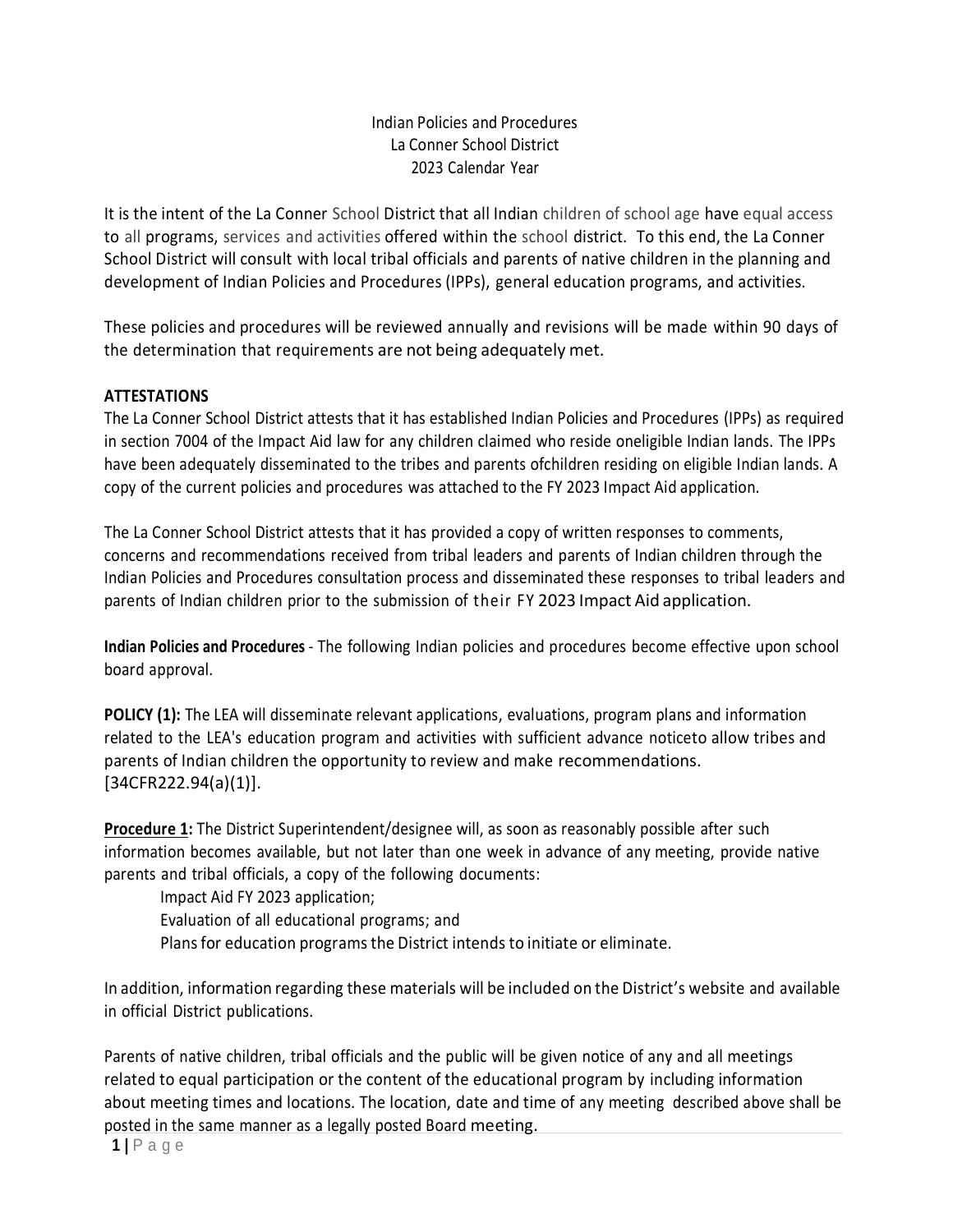The La Conner School District will disseminate information and seek timely input regarding the following programs on its educational program (including, but not limited to): Title I Part A, Title I Part C, Title I Part D, Title II Part A, Title III Part A, Title IV Part A, Title IV, Part B, Title V Part B subpart 2, Title VI Part A subpart 1, Title VII-Impact Aid programs, Johnson O'Malley programming.

The completed applications, evaluations, and program planning will be made available to parents of native children and tribal officials, and a summary will be prepared and disseminated in advance of public hearings held at least twice annually to afford all interested parties the opportunity to review the documents with sufficient time to provide thoughtful input at the public meetings. These hearings will be publicly advertised by the Superintendent/designee to allow all interested parties to attend. In addition, representatives from the District and Native Parent Advisory Committee will schedule meetings with the Swinomish Education Sub-Committee to seek input.

Parents of Indian children, tribal officials, the Swinomish Education Sub-Committee and anyother interested persons can review assessment data to help develop or modify educational programs and services allowing for the participation of Indian students on an equal basis in the district.

Minutes from the Native Parent Advisory Committee meetings will be posted on the District's website for all patrons and Tribal officials to review. This will allow for ongoing dissemination of information.

**POLICY (2):** The La Conner School District will provide an opportunity for the Swinomish Indian Tribal Community and parents of native children to provide their views on the District's educational program and activities, including recommendations on the needs of their children and on how the District may help those children realize the benefits of the educational programs and activities. [34CFR222 .94(a)(2)].

Notify tribes and the parents of native children of the opportunity to submit comments and recommendations, considering the tribe's preference for method of communication, and modify the method of and time for soliciting native parent views, if necessary, to ensure the maximum participation of tribes and parents of native children.

## Procedure 2:

In order to allow native parents and tribal officials to make commentary concerning

(1) the needs of their children and the ways in which they can assist them in realizing the benefits of the education programs;

(2) the overall operation of the District's educationprogram; and

(3) the degree of parental participation allowed in the same, the Board's designee will annually present parents of native children and Tribal officials a request for input and recommendations and will thereafter hold an annual Board meeting where such commentary may be reviewed by native parents, Tribal officials, and the Board. The Swinomish Education Sub-Committee will advise on the most appropriate way to gather such research so as to be respectful of Swinomish culture and history, as well as who has the right to the information.

Native parents and Tribal officials will be given notice of any and all meetings addressing the above-referred research to be disseminated as to the location of legally posted Board notices. The location, date and time of any meeting described above shall be posted in the same manner as a legally posted Board meeting.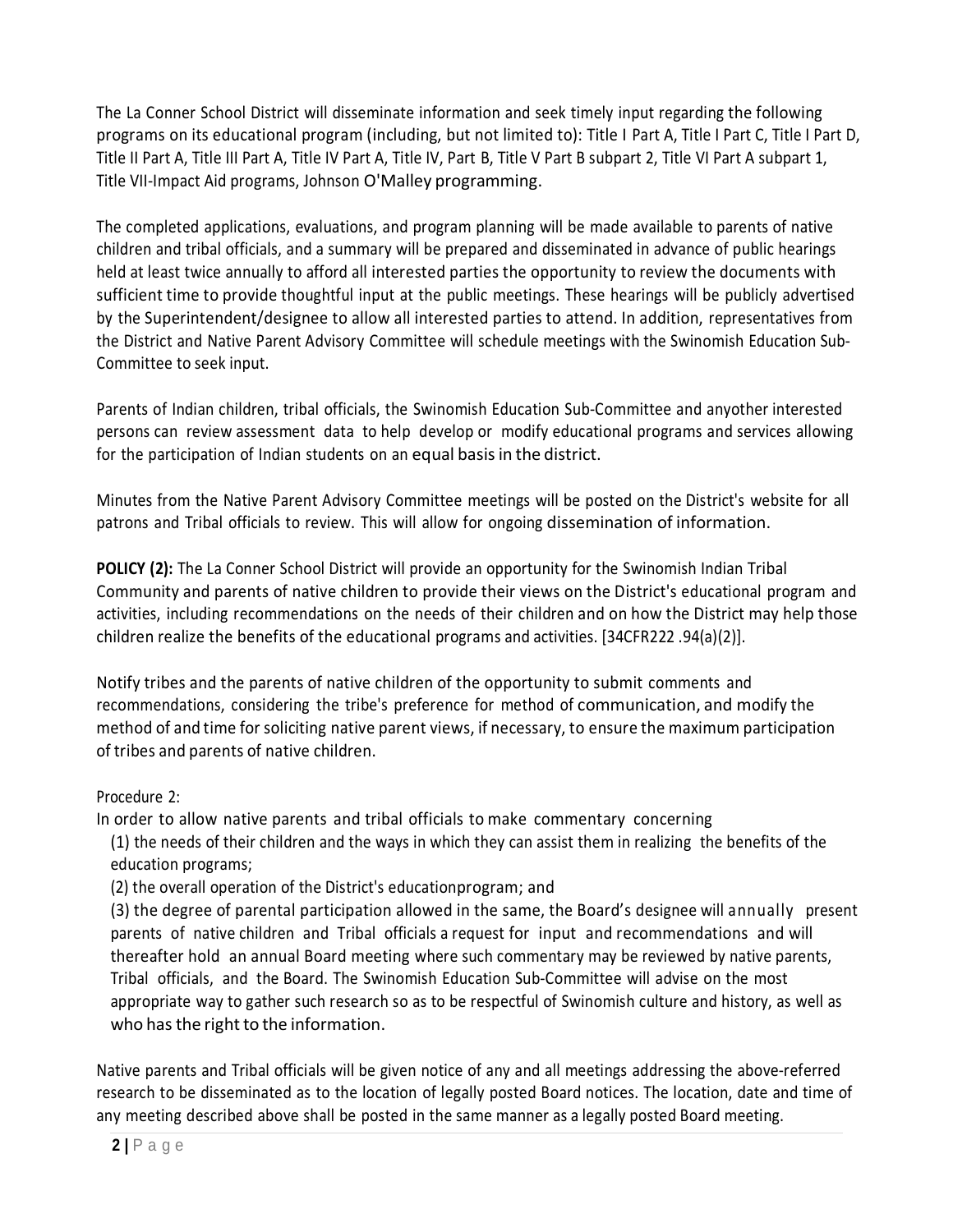If participation in the research results in a low return rate or the established meeting yield low participation by the parents of native children and tribal officials, the La Conner School District will reevaluate its plan and consult with the Swinomish Education Sub-Committee on ways to improve and enhance participation in the consultation process. The La Conner School District may relocate meetings or times to encourage participation.

**EXAMPLE:** The Native Parent Advisory Committee of the La Conner School District will meet at least three times per year for the purpose of addressing comments and concerns of parents of native children regarding the District's educational programs and activities. The meeting agendas are posted and all meetings are open to the public allowing for tribal officials as well as parents of native children the opportunity to submit comments and recommendationsfor consideration.

In addition, a Parent Advisory Committee will meet at least three times per year for the purpose of engaging all interested parents in discussions about school programs.

A school board representative may be a non-voting member of the Parent Advisory Committee. This representation allows for the discussion of the needs of the students andideas to be brought forward to both the Parent Advisory Committee as well as the School Board.

At each of the monthly school board meetings, a section of time is set aside for communications from the public. This time may be used to offer comments and suggestions regarding programming for native students. In addition, two public hearings will be scheduled annually which are specifically devoted to addressing questions regarding federal programs. Based upon suggestions, preferred methods of communication as well as ways to maximize participation from tribal officials as well as parents of native children will be seriously considered.

The District, Native American Advisory Committee, and Parent Advisory Committee representatives will report the result of their meetings with representatives from theSwinomish Indian Tribal Community to discuss ongoing programing goals.

**POLICY (3):** The La Conner School District will annually assess the extent to which Indianchildren participate on an equal basis with non-Indian children in the District's educationprogram and activities. [34CFR222.94(a)(3)].

Share relevant information related to Indian children's participation in the LEA'seducation program and activities with tribes and parents of native children; and

Allow tribes and parents of native children the opportunity and time to review andcomment on whether native children participate on an equal basis with non-native children.

Procedure 3:

The La Conner School District will take the following measures to assess annually the extent towhich native children participate on an equal basis with non-native children in the District's education program and activities.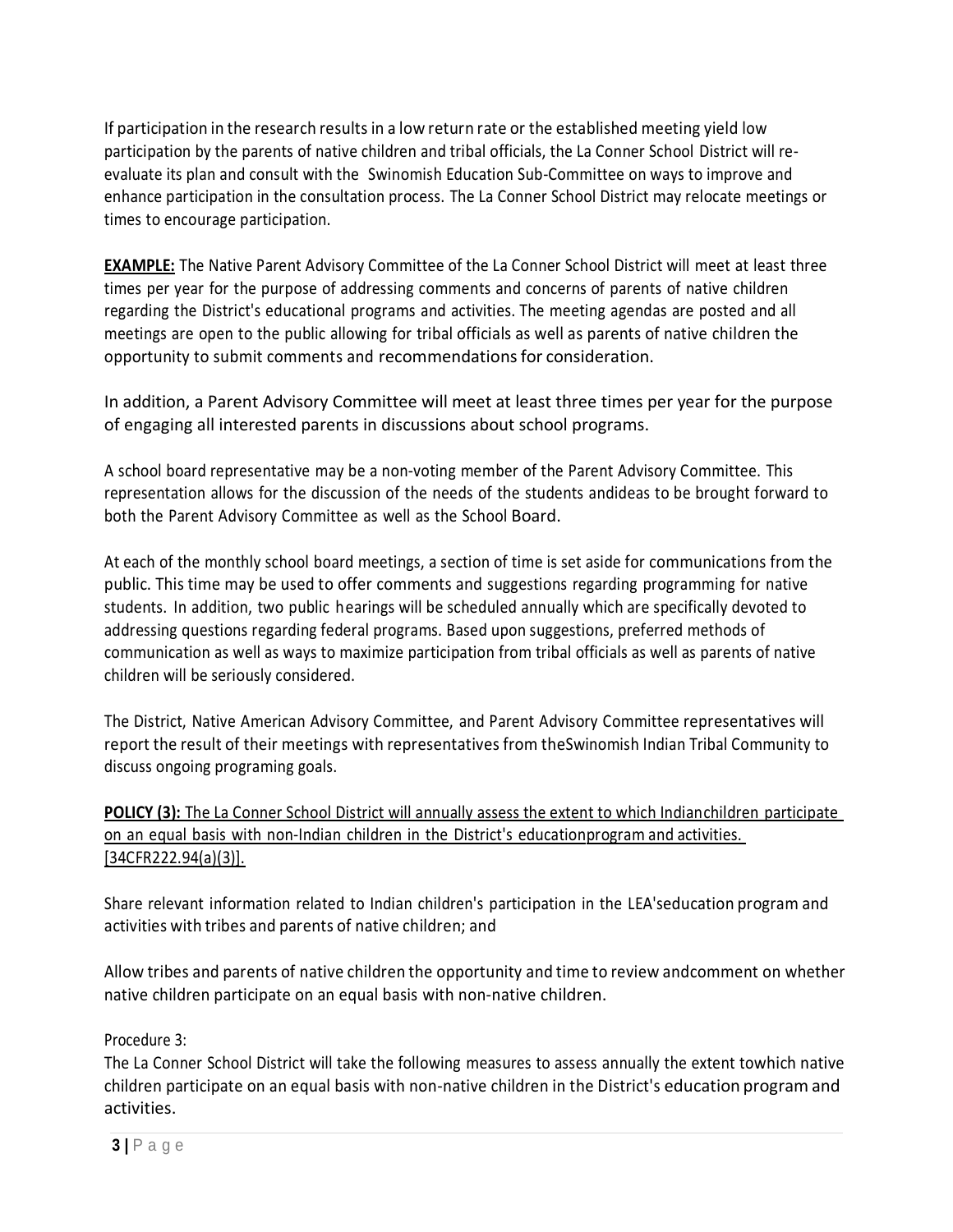The La Conner School District will monitor native student participation in all academic and extracurricular activities.

School district officials in partnership with Swinomish Education Department employees will review school data to assess the extent of native children's participation in the District's educational programs on an equal basis.

The La Conner School District will share its assessment of district funding, native student participation, related academic achievements and other related data with the parents of native children and tribal officials at Native Parent Advisory Committee meetings, annual consultation, and through the Swinomish Education Sub-Committee.

Parents of native children, tribal officials, and other interested parties may express their views on participation through direct communication with the school district, at any school board meeting, through tribal committees, subcommittees, or employees, or to the Native Parent Advisory Committee. Copies of annual reports will be provided to tribal officials.

The La Conner School District shall annually calculate from its records the ratio of native children compared to other children participating academic and co-curricular programs. Annually, the District Superintendent/designee, building and program administrators, staff members, the Native Parent Advisory Committee, native parents, and Tribal officials will hold ameeting to assess the extent of Indian children's participation in the educational programs. At such meeting, attendees will analyze the school data and Tribal/parental commentary to determine the extent of equality of native children's participation with other children.

The La Conner School District will disseminate the results of the assessment of native participation to parents of native children and tribal officials within two weeks of publication byposting on the District website and via email care of the Swinomish Education Director.

Parents of native children or tribal officials may comment on the results at regularly scheduled school board meetings, Native Parent Advisory Committee meetings, directly to the school district by phone, email, letter, or an in-person conversation with the superintendent or other administrator. In addition, parents of native children and tribal officials may comment through an approved research process requesting information concerning their views as to the extent of native children's participation in educational programs on an equal basis with other children.

The La Conner School Board will accept recommendations from the Native Parent Advisory Committee to assist in the modification of educational programs in order to ensure the equal participation of native children. Such committee shall make recommendations to the Board as to any needed modifications. The La Conner School Board shall give deference to the suggestions of the committee in voting on proposed modifications.

The La Conner School District shall annually analyze participation rates of native children compared to other children in all aspects of the educational program and school sponsored activities.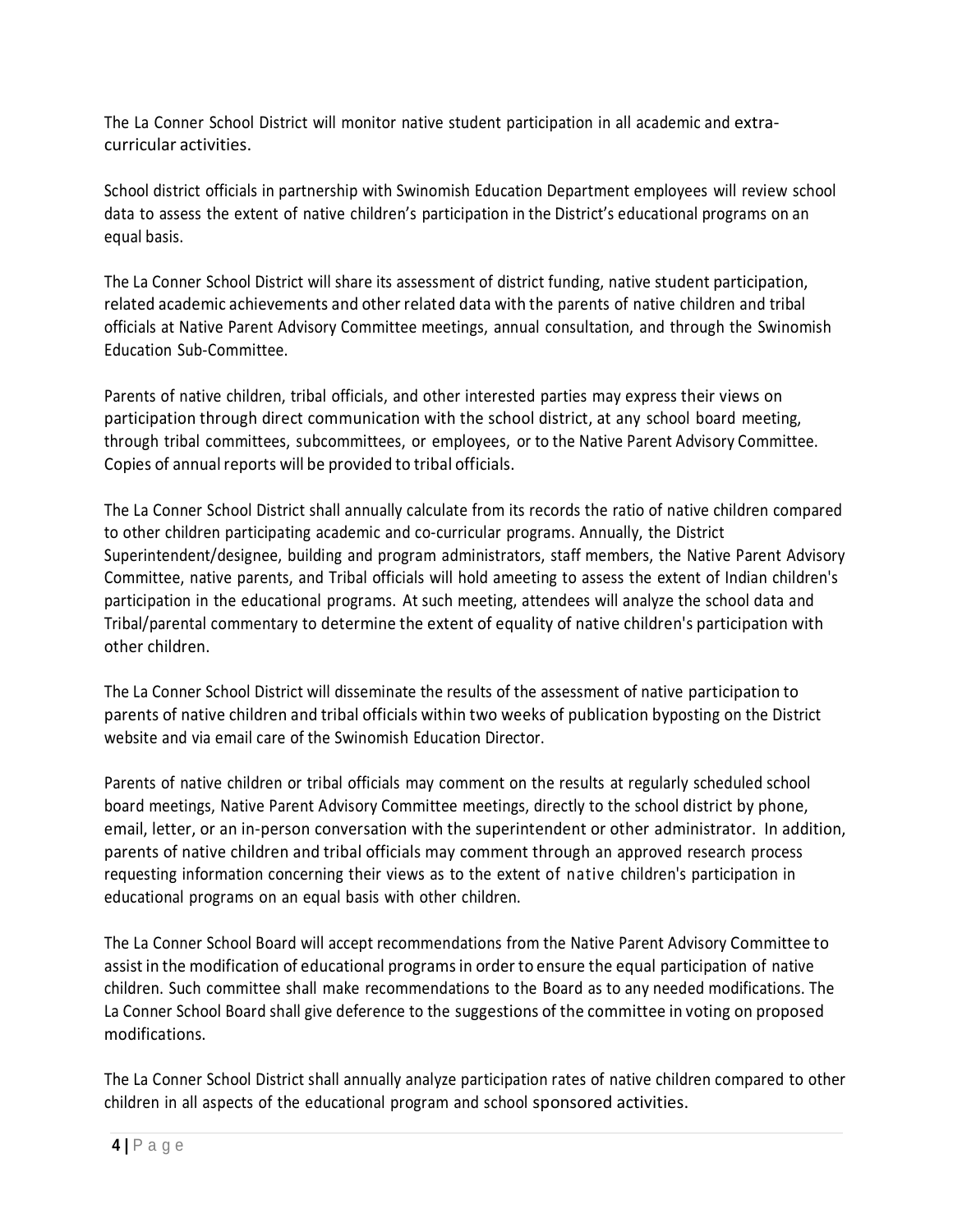The La Conner School District's Superintendent and school staff, in conjunction with the Native Parent Advisory Committee, will review annual survey data and comments gathered from families and students.

The results of the data and comments will be shared with all interested parties in the district. In addition, comments and/or suggestions brought forth from these conversations will become part of the Committee's approved minutes. These data will be utilized to develop appropriate supports for various programs.

During the annual public hearings, the school district will gather information relating to native children's participation in the LEA's education programs and activities. This information will also be made available to the parents of native children, tribal officials, and the Native Parent Advisory Committee via posting to the District website and by mail to Tribal officials.

If it is determined that there are gaps in native participation in the educational program or activities, the La Conner School Board in consultation with the Native Parent Advisory Committee and tribal officials, will modify its education program in such a way as to improve Indian participation.

# **POLICY (4)**: The La Conner School District will modify the IPPs if necessary, based upon the results of any assessment or input described in this document. [34CRF222.94(a)(4)].

### Procedure 4:

During a meeting of the Native Parent Advisory Committee and the parent Advisory Committee,the Indian Policies and Procedures will be reviewed and revised if necessary. Once this has happened, the document will be forwarded to the La Conner School Board as well as the tribal officials, beginning with the Education Sub-Committee, and parents of native children for review and consideration. If necessary, the Native Parent Advisory Committee may suggest revisions at other times of the year as appropriate. Any updates will be sent to parents of Indian children and tribal officials within two weeks of adoption by the La Conner School Board.

The La Conner School Board recommends that the Native Parent Advisory Committee and the Swinomish Education Sub-Committee annually review the components the Indian Policies and Procedures to ensure that they meet federal regulatory and statutory requirements, as well as to provide opportunitiesfor local advising and oversight.

The Native Parent Advisory Committee members shall serve as a task force to review the meaningfulness of native input, to review the extent of opportunity for native input and to review the District's response to native commentary. The Committee will review the effectiveness of the District's methods of gathering the input of native parents and Tribal members; calculate the number of native suggestions which were actually implemented; permit native parents and Tribal officials to suggest more effective ways of communicating their views. If necessary, the Native Parent Advisory Committee shall make recommendations to the Board to modify its policies and procedures.

The La Conner School District will consider recommendations to modify policies and procedures at a regular board meeting if the Native Parent Advisory or Parent Advisory Committee indicates such modification is necessary.